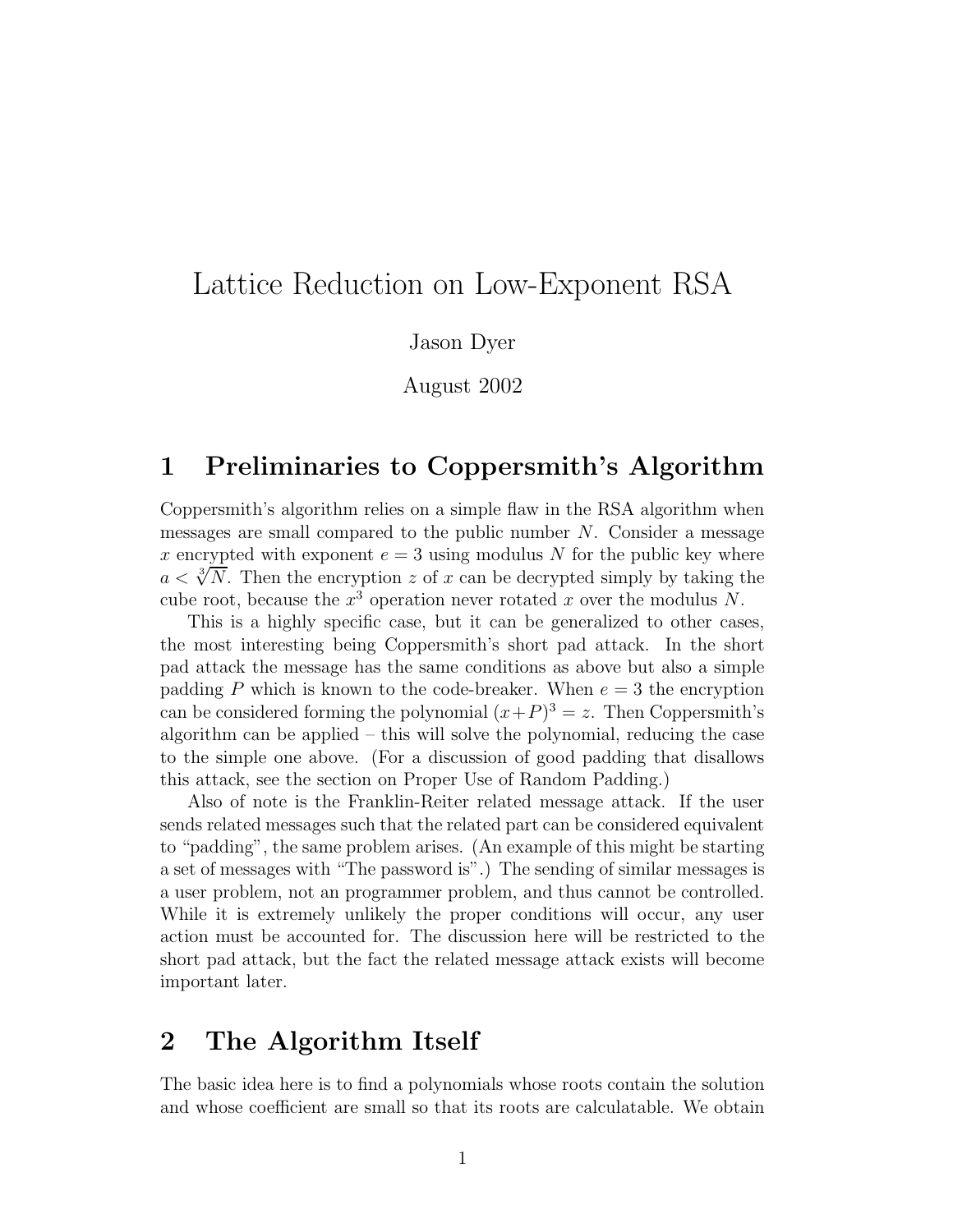this polynomial as a linear combination of a collection of polynomials whose roots all contain the solution. Let us suppose we have a polynomial  $(x+P)^3$ or

$$
x^3 + 3Px^2 + 3P^2x + P^3.
$$

Note that if  $(x+P)^3 - z = 0 \text{ mod } N$  then  $(x+P)^3 - z = 0 \text{ mod } N^k$ . We need to form the following polynomials:

$$
g_{u,v}(x) = N^{m-v} x^u f(x)^v
$$

for some predefined  $m$ .  $m$  can be considered the "expansion factor" and will be precisely defined later. u will be defined as  $0, ..., m$  and v will be defined as  $0, ..., d-1$ .

For example, when  $m = 3$ ,  $u = 1$  and  $v = 2$ , the polynomial  $g_{0,0}$  will be

$$
N^{3-2}x^1f(x)^2
$$

or rather

$$
N(x7 + 6x6P + 15x5P2 + 20x4P3 + 15x3P4 + 6x2P5 + xP6).
$$

We form a lattice considering all possibilities for  $u$  and  $v$ . The lattice is designed so the first column represents the constant coefficient, the second column represents the coefficient with  $x^1$ , the third the coefficient with  $x^2$ , and so on. In the example given the rows would be  $g_{0,0}, g_{1,0}, g_{2,0}, g_{0,1}, g_{1,1}, g_{2,1}$ , etc. Let  $a = 3P$ ,  $b = 3P^2$  and  $c = P^3$  and form the matrix starting with:

|  | $N^3$ 0 0 0 0 0 0 0 0 0 0 0                             |  |  |  |  |  |  |
|--|---------------------------------------------------------|--|--|--|--|--|--|
|  | $0 \t N^3 \t 0 \t 0 \t 0 \t 0 \t 0 \t 0 \t 0 \t 0 \t 0$ |  |  |  |  |  |  |
|  | $0 \t 0 \t N^3 \t 0 \t 0 \t 0 \t 0 \t 0 \t 0 \t 0 \t 0$ |  |  |  |  |  |  |
|  | $cN^2$ $bN^2$ $aN^2$ $N^2$ 0 0 0 0 0 0 0 0              |  |  |  |  |  |  |
|  | 0 $cN^2$ $bN^2$ $aN^2$ $N^2$ 0 0 0 0 0 0 0              |  |  |  |  |  |  |
|  | 0 0 $cN^2$ $bN^2$ $aN^2$ $N^2$ 0 0 0 0 0 0              |  |  |  |  |  |  |

and so on until  $u = 2$ ,  $v = 3$ .

If we can find the short vectors of the matrix we will be able to find vectors less than  $N^m$  and therefore the answer we are seeking because these vectors will represent tractable polynomials with roots that are possible solutions to the problem. The LLL algorithm is able to do this. We will consider it a "black box" and not go into specifics here; essentially it performs Gaussian reduction in an iterated fashion to get approximations of short vectors. In this case the approximation is good enough to solve our problem.

More specifically, the LLL algorithm will work if  $m = \log N/e$ . This is the expansion factor discussed earlier. Once the short vectors are generated solving the polynomials will yield the answer to the problem.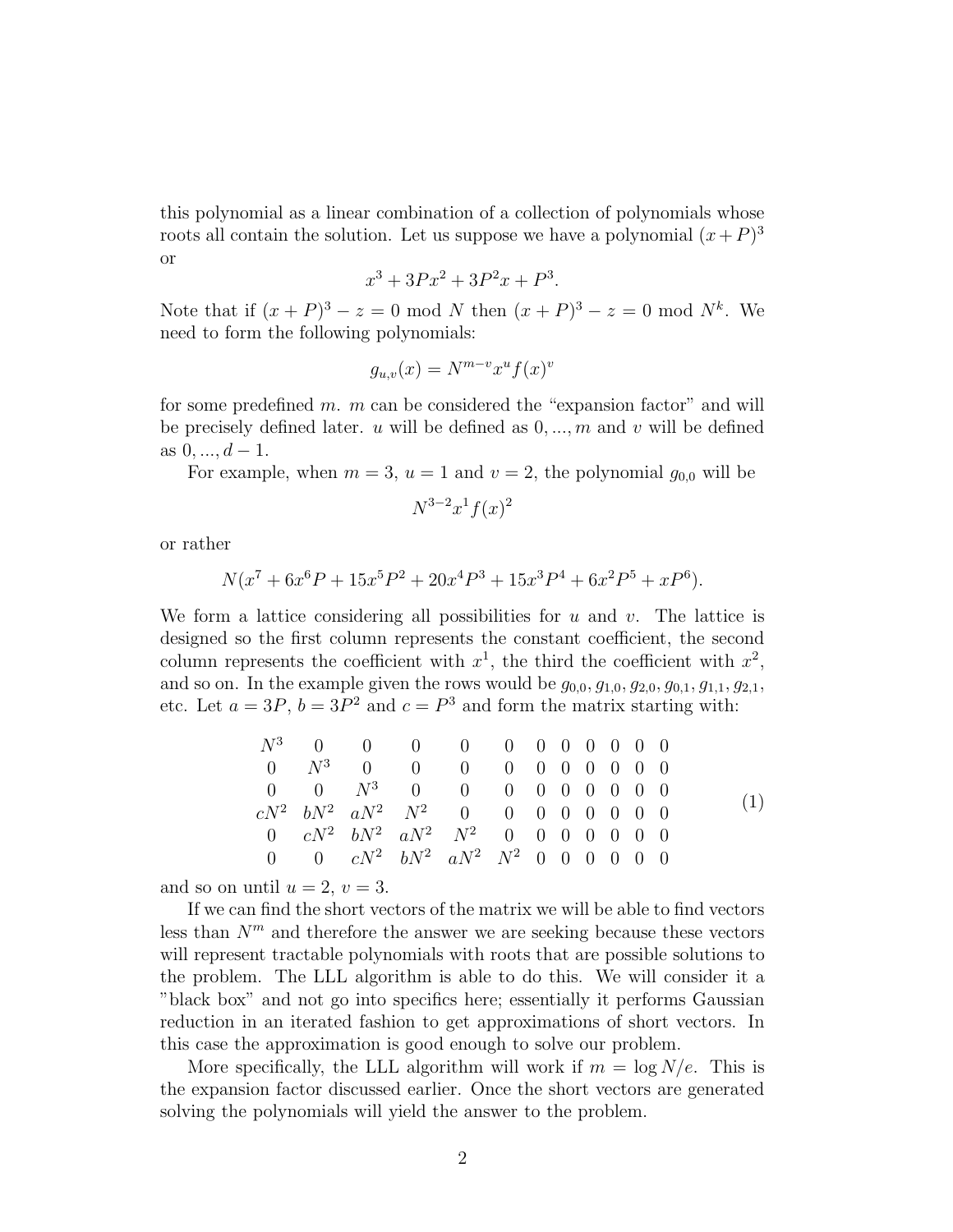Note that all the results above can be generalized for any  $e$ . However, most prior tests have been done using only  $e = 3$  and considering a "highenough" e to be out of range without giving specifics.

I tried Various values of e and m of the algorithm in an implementation using Mathematica 4.1. The results are in the Appendix.

#### 3 Some further considerations

A paradox of sorts appears to arise when N is large: the algorithm will actually work faster when e is large than when e is small. Consider a 150-digit number N (approximately RSA-512).  $log N$  is approximately 150. When  $e = 17, m = 9$  to solve the equation, but when  $e = 3, m = 50$ . However, it should be noted that the expansion factor  $m = 50$  accounts for the larger number of messages that can be processed (that is,  $x < \sqrt[3]{N}$ ) and using  $e = 3$ ,  $m = 9$  will make the algorithm account for merely those that satisfy  $x < \sqrt[17]{N}$  and resolve the paradox.

Therefore, in practical use of the algorithm the user should be given an option to change the bound, so that they will not be puzzled by the difference in calculations.

## 4 Proper use of random padding

What constitutes a "good random padding" also deserves mention. We will use base 2 (that is, what computers represent numbers as) in the examples. One method of padding would be shifting the message to represent the high bits of a cipher before adding random padding to the low bits. The message 10101010 when shifted by 8 will be 1010101000000000; random padding would turn this into (for example) 1010101011010011. Coppersmith points out, given  $e = 3$ , that this padding will allow the attack to succeed, given the padding is less than one-ninth the length of N.

Coppersmith in [3] discusses several ways around this problem, the simplest being to make the padding larger than the necessary length. He concludes this is an inefficient method (given there are methods of using less padding that maintain security), and also notes that increasing the number of encrypted messages may make the padding threshold be even less, up to one-sixth of the length of N.

Spreading the encryption throughout the message defeats the attack entirely. For example, given a message in a 6 bit representation (so that each character consists of six binary digits, allowing 64 possible characters) it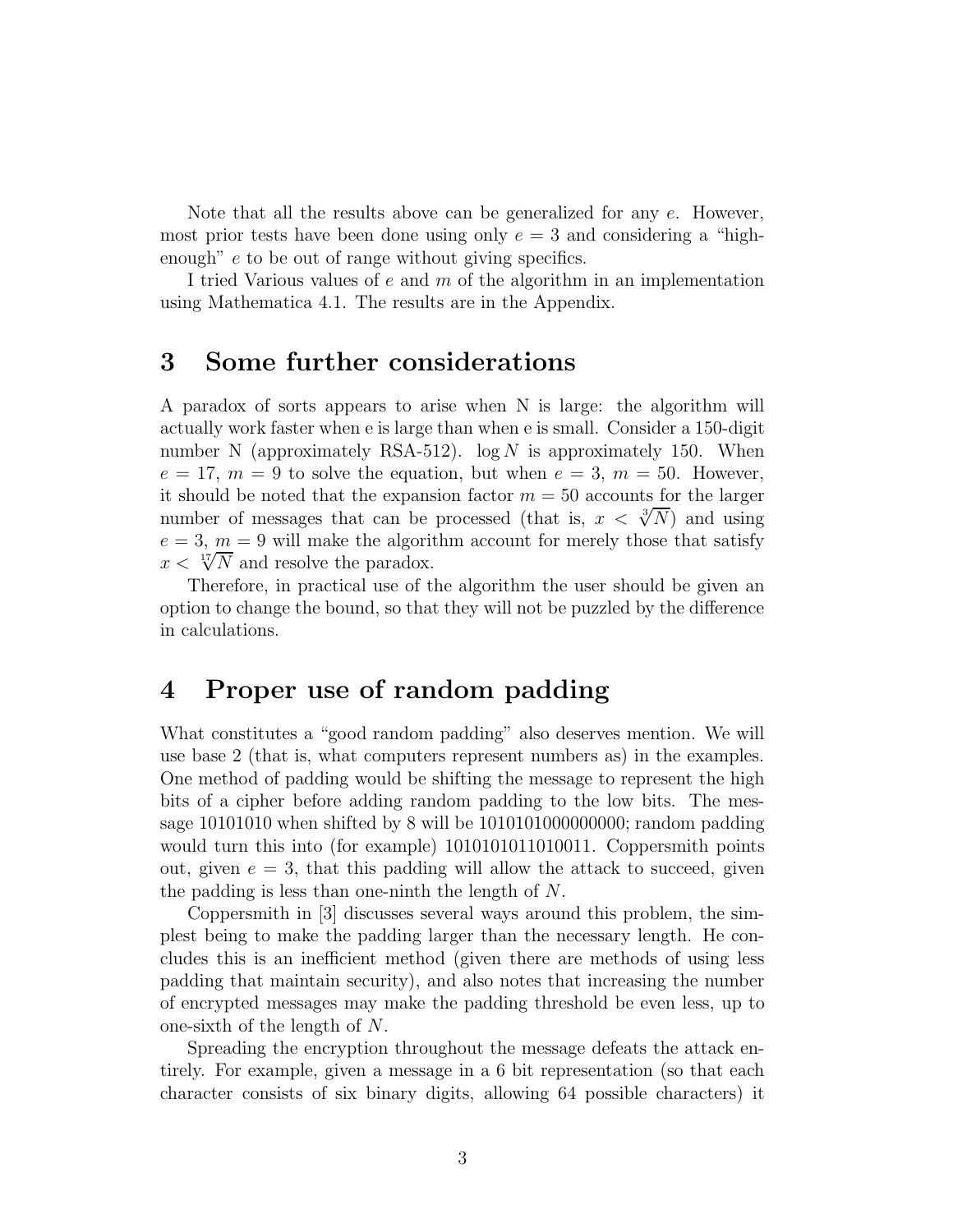could be converted into 8 bits with two random bits added. A two-character message with the characters 110011 and 001100 would be changed into (for example) 11001111 and 00110001. However, uniformly spreading this system across the message gives the same inefficiency. Consider a message that is 500 characters long. The 6 bit representation contains 3000 bits. The 8 bit version contains an extra 1000. This expands the length of the message by a full third, far greater than we needed. Therefore the padding should be spread out; perhaps one character every five, this would make the ration of message to padding 1 to 15. Given  $e = 3$ , if this ratio is not less than 1 to 9 we might as well use the previously mentioned "inefficient" method.

Also note that the Franklin-Reiter related message attack applies in cases where messages are large or small, the only condition being that the related part is a sizable enough proportion. Therefore padding (if used as security when  $e = 3$ ) should be applied to all cases, not just ones where the message is small. As mentioned previously, while the conditions for an attack are unlikely every user action must be accounted for.

#### 5 Conclusions on Low Exponent RSA

If proper padding is used as specified in the previous section, the Coppersmith algorithm fails in every case. However, current wisdom on the subject (as given, for example, in [4]) gives the recommends setting the exponent to something high, like  $e = 65535$ , rather than using padding.

In cases on software this is a sensible plan, and it allows the implementer to not worry about padding security. However, it should be noted that judging from the practical results in Appendix A,  $e = 65535$  is perhaps a bit paranoid and a lower number will suffice.

The popular encryption program PGP uses  $e = 17$  and padding in cases where the message is small, but not padding in all messages – this leaves the theoretical possibility open of performing the Franklin-Reiter attack if  $e = 17$ is too low. Judging from Appendix A it would take years to calculate, but it is possible with heavy optimization and supercomputer resources this is managable. The exact limits on the computation remains an open question.

With certain hardware implementations, an exponent of  $e = 3$  may be highly desirable compared to a larger number. If this is the case the padding in the prior section should be used and the message will remain secure. This is contrary to the recommendation of [4] which indicates e should always be higher.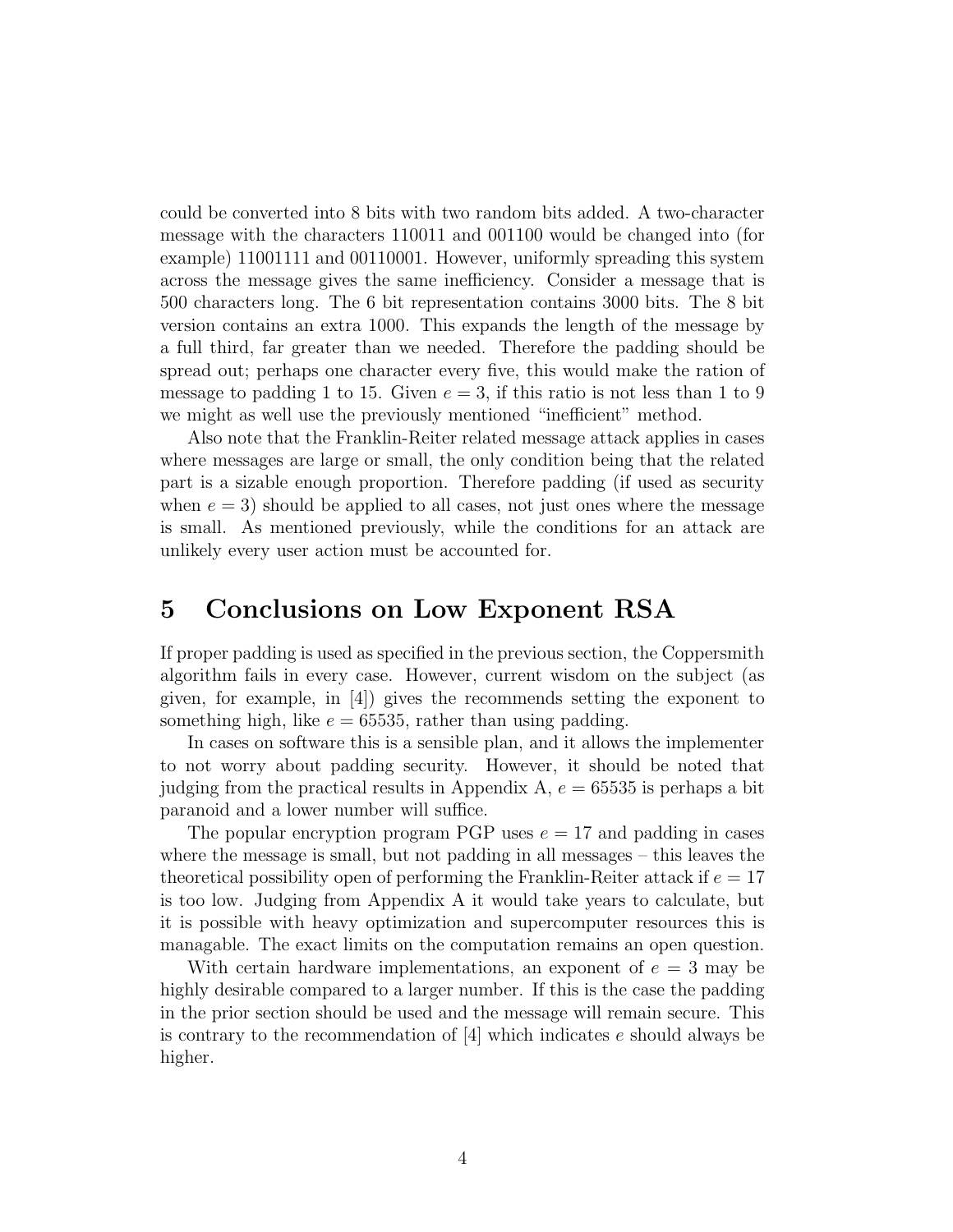#### References

[1] D. Boneh. 20 years of attacks on RSA. Notices of A.M.S., vol. 46, no. 2, pp. 203-213, 1999.

[2] M. Cary. Lattice Basis Reduction Algorithms and Applications. http:// www.cs.washington.edu/homes/cary/lattice.pdf

[3] D. Coppersmith. Small Solutions to polynomial equations, and low exponent RSA vulnerabilities. Journal of Cryptography, vol. 10, pp. 233-260, 1997.

[4] P. Garrett. Making, Breaking Codes. Prentice Hall, 2001.

[5] "infiNity". The PGP Attack FAQ. http://www.stack.nl/˜ galactus/ remailers/attack-faq.html

[6] L. Lovasz. An Algorithmic Theory of Numbers, Graphs and Convexity. SIAM Publications, 1986.

[7] A. Menezes, P. van Oorschot, and S. Vanstone. Handbook of Applied Cryptography. CRC, 1996.

[8] PGP Frequently Asked Questions With Answers. http://www.faqs.org/ faqs/pgp-faq/part1/

[9] C. P. Schnorr. A Hierarchy of Polynomial Time Lattice Basis Reduction Algorithms. Theoretical Computer Science 53. Elsevier Science, pp. 201-224, 1987.

[10] A. Schönage. Factorization of univariate integer polynomials by diophantine approximation and by an improved basis reduction algorithm. Proceeds of 11th Coll. on Automata, Languages and Programming, Antwerpen 1984, Lecture Notes in Computer Science 172. Springer, pp. 436-447, 1984.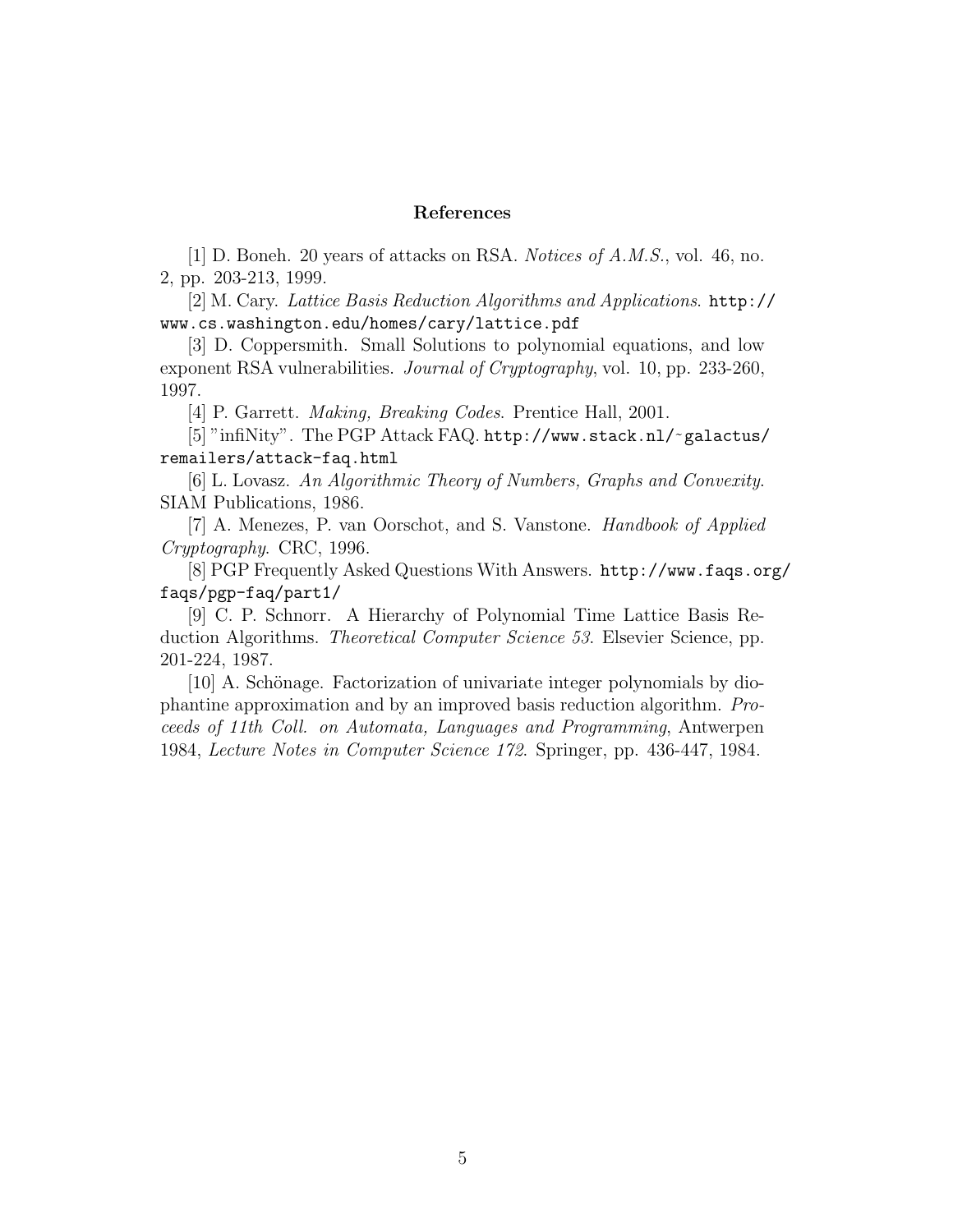Appendix I: Timing Results and Source Code All results obtained using Mathematica 4.1 on a 850 mhz Pentium III

e = 3; m = 3: 0.83 Seconds  $e = 5$ ;  $m = 3$ : 2.59 Seconds e = 7; m = 3: 10.38 Seconds e = 9; m = 3: 31.03 Seconds e = 17; m = 3: 672.57 Seconds e = 3; m = 3: 0.83 Seconds  $e = 3$ ;  $m = 5$ : 2.75 Seconds e = 3; m = 7: 11.37 Seconds e = 3; m = 9: 57.45 Seconds e = 3; m = 17: 973.88 Seconds  $e = 3$ ;  $m = 3$ : 0.83 Seconds  $e = 4$ ;  $m = 4$ : 3.3 Seconds e = 5; m = 5: 21.2 Seconds e = 6; m = 6: 106.33 Seconds e = 7; m = 7: 510.64 Seconds e = 8; m = 8: 2112.27 Seconds

```
In calculating the scale of larger calculations, only very rough
approximation is needed. Using a simple expansion factor of 5
(roughly what the previous results yield):
e = 9; m = 9: 10361
e = 10; m = 10: 52807
e = 11; m = 11: 264034
e = 12; m = 12: 1320169
e = 13; m = 13: 6600844
e = 14; m = 14: 33004219
e = 15; m = 15: 165021094
e = 16; m = 16: 825105469
e = 17; m = 17: 4125527344 (130 years)
and presuming the same expansion rate from between
(e = 3; m = 9) - \ge (e = 3; m = 17) as from between
(e = 17; m = 9) \rightarrow (e = 17; m = 17):
e = 17; m = 9: 243368327 (8 years)
Note that this is only precise enough to give an idea of scale;
that is, we know the calculation takes years rather than centuries.
```